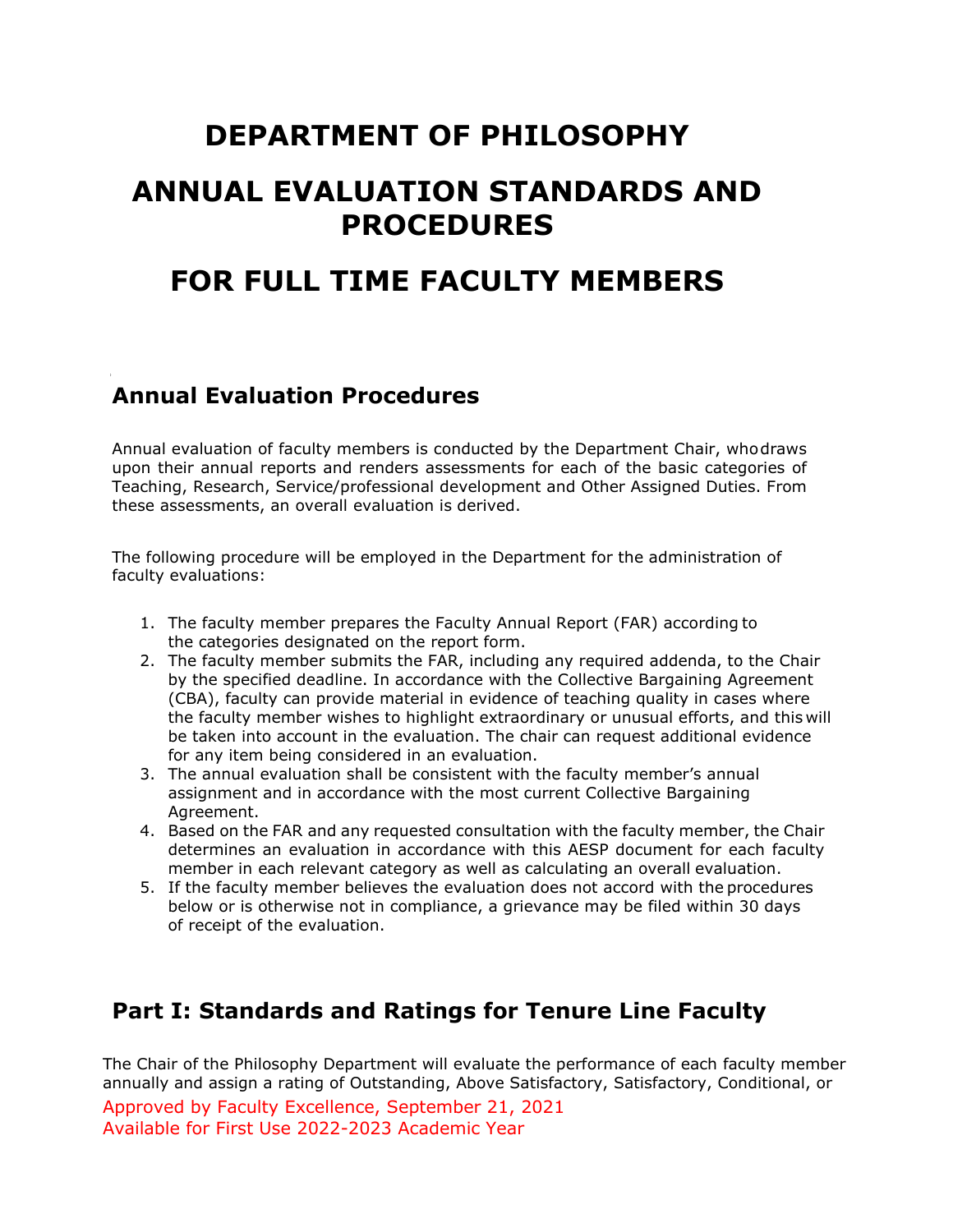Unsatisfactory.

- **Unsatisfactory** indicates substandard performance for the assignment for a second evaluation period in a row, or extreme substandard performance in a single evaluation period
- **Conditional** indicates substandard performance for the assignment.
- **Satisfactory** indicates performance that is at expectation for the assignment.
- **Above Satisfactory** indicates performance above expectation for the assignment.

● **Outstanding** is reserved for exceptional performance for the assignment. It indicates excellence in the profession and adherence to the highest standards of the university and the profession. In order to receive an evaluation of "outstanding," the faculty member must have at least a "satisfactory" in all categories in which there is an assignment of at least 5% (per the CBA).

The overall annual evaluation level for full-time faculty members will be determined according to their percentage of effort in each category (i.e., Instructional Activities, Research and Creative Activities, Service, and Other, if relevant) using a mathematical formula based on each faculty member's distribution of percentage of effort in each category for the given year. The annual percentage of effort assignment for each category will be multiplied according to the following scale (Outstanding  $= 4$ , Above Satisfactory  $=$ 3, Satisfactory = 2, Conditional =1, Unsatisfactory = 0), and the results from each category will be added to determine the overall evaluation. The resulting total will be assigned an overall value according to the following scale:

| Outstanding: | 3.50-4.00 |
|--------------|-----------|
|              |           |

- Above Satisfactory: 2.50-3.49
- Satisfactory: 1.50-2.49
- Conditional: 0.50-1.49
- Unsatisfactory: 0.00-0.49

For example, a faculty member with an outstanding rating on a teaching assignment of 60%, an above satisfactory rating on research at 30%, and a satisfactory rating on service at 10% would be calculated as follows:

- Teaching:  $0.6$  (i.e.,  $60\%$  assignment) x 4.0 (outstanding) = 2.4
- Research: 0.3 (i.e., 30% assignment)  $\times$  3.0 (above satisfactory) = 0.9
- Service: 0.1 (i.e., 10% assignment)  $\times$  2.0 (satisfactory) = 0.2
- TOTAL:  $2.4 + 0.9 + 0.2 = 3.5$

Because the overall evaluation is between a 3.5–4.0, the faculty member receives an outstanding rating.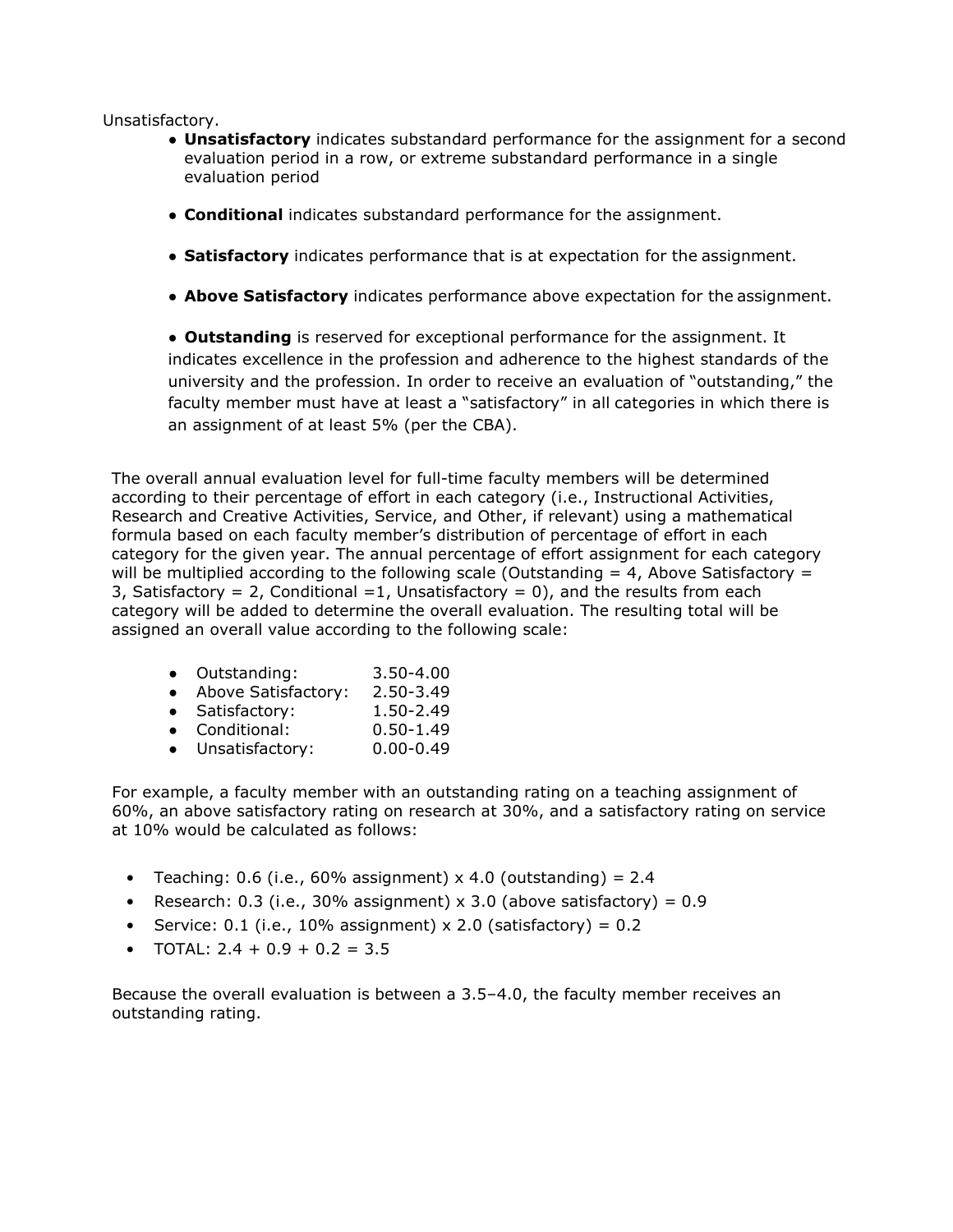#### **Assignment of Percentage of Annual Effort**

Each faculty member's annual assignment of effort will be determined by the department Chair and will depend on each person's assignment of particular duties. While faculty may have different assignments, a typical percentage-based assignment for those on a 3/3 load would be 60/30/10 (teaching/research/service).

For full time tenured and tenure-earning faculty, each three-credit course taught (excluding summer courses and large courses of 150 students or more, which may count as two course assignments) will be assigned no less than 10% and no more than 12.5% of the faculty annual effort. Generally, a lower percentage will be assigned for courses that a faculty member has taught before, do not require any significant revision, or are taught in multiple sections. While a higher percentage will typically be awarded for courses that faculty members are teaching for the first time or revising significantly, for example, for delivery in a new mode of instruction for the first time. Percentages should be discussed with the Chair at the time that the assignment of duties forms are completed.

Faculty who wish to emphasize research productivity may request that the minimum of 10% annual effort per course be applied to their research assignments of percentage of annual effort. The effort that would have been otherwise assigned in teaching would then be assigned to research.

Each full-time faculty member will be assigned 10% of his/her annual effort for service, with the exception of those whose teaching loads are reduced due to administrative duties. Tenure-earning faculty will be assigned 5% of annual effort for service, with the remaining percentage of annual effort added to the research assignment. For example, a typical annual assignment of effort for a tenured faculty member would be Teaching  $= 60\%$ , Research =  $30\%$ , Service =  $10\%$ , and for a tenure-earning faculty member it would be Teaching  $= 50\%$ , Research  $= 45\%$ , Service  $= 5\%$ . Faculty assignments may be adjusted in consultation with the chair. Examples include when a faculty member receives a course buyout from an internal or external grant or other funded activity, receives a contract to work on a monograph, or serves as a major program director or performs some other significant service assignment. Such requests are to be made in writing, in the faculty member's Faculty Annual Report, or sooner if possible, and with any relevant documentation provided.

Per the CBA, faculty members on sabbatical will be evaluated based on "accomplishments made in light of the sabbatical proposal and ensuing circumstances," and expectations for annual evaluations of performance will be adjusted proportionately in consultation with the Chair for any faculty members who are on leave during part of the academic year. Any ambiguities should be worked out in advance where possible.

#### **The Annual Evaluation and its Relation to Other Kinds of Evaluation**

Article 10 of the Collective Bargaining Agreement provides for three separate evaluations: Annual Evaluation (for which this AESP defines the terms of reference), Cumulative Progress Evaluations (CPE), and Sustained Performance Evaluations (SPE). While Annual Evaluations are included in promotion and tenure applications, their primary intent is to evaluate all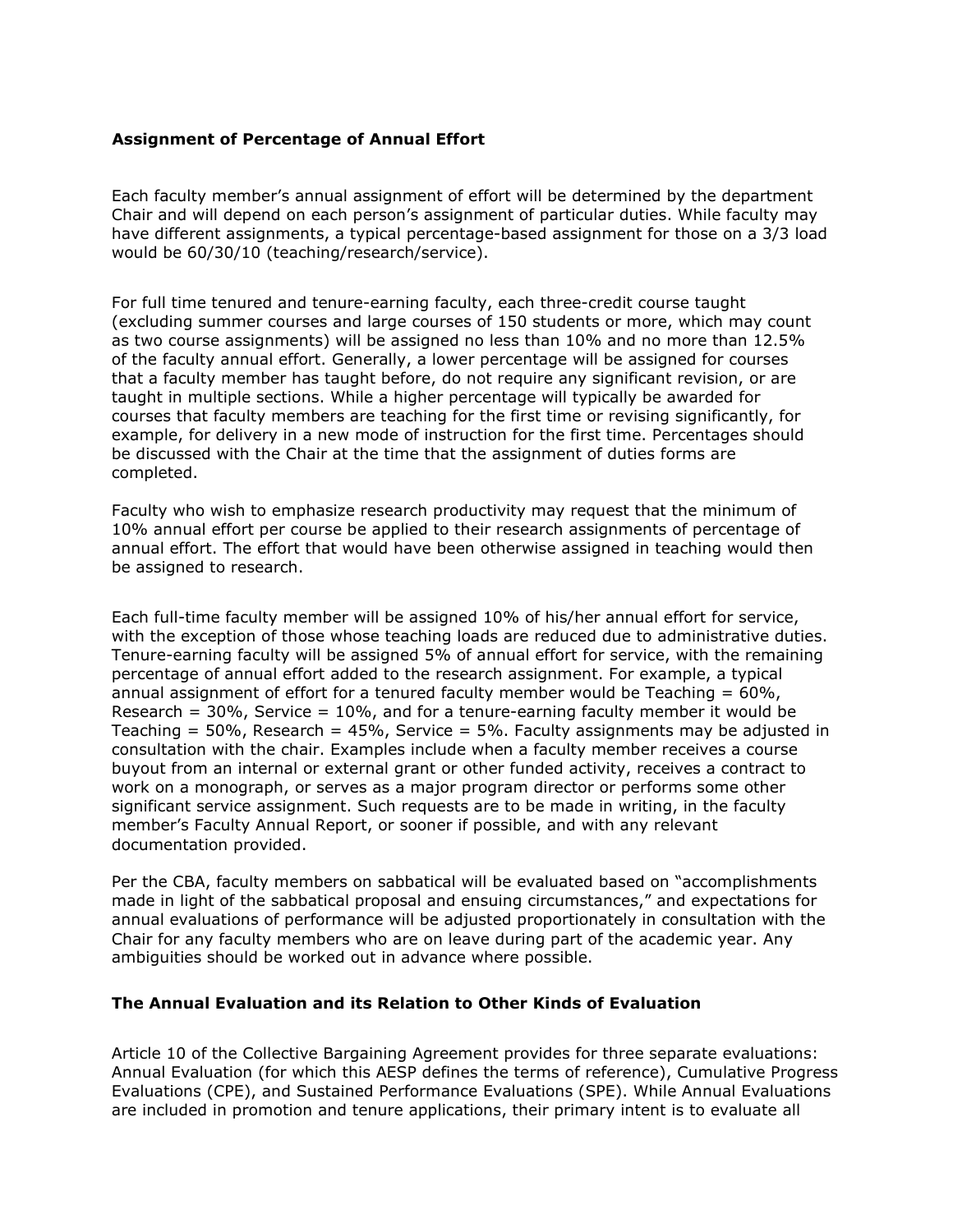faculty on an annual basis, regardless of rank, assignment, or promotion/ tenure intentions. CPEs, on the other hand, are explicitly intended to be a multi-year assessment of one's progress toward promotion/tenure. As such, it is conceivable that someone could earn a satisfactory or higher on Annual Evaluations for multiple years, and yet receive a CPE that indicates that he/she is not on track for promotion/tenure. It is crucial that candidates for promotion/tenure regard the CPE as the central evaluative document and most useful guide in that process. The Annual Evaluation, on the other hand, is the central evaluative document in relation to a faculty member's annual assignment.

The criteria below assume a faculty member with 60% of their assignment devoted to teaching. For faculty with a 50% or lower assignment devoted to teaching, one less "above satisfactory" standard will be required for above satisfactory or outstanding ratings.

### **I. TEACHING AND INSTRUCTIONAL ACTIVITIES**

The Department of Philosophy is committed to excellence in teaching and maintaining the highest standards of the profession. While a set of fairly objective standards has been established by the discipline at large, it is also recognized that a wide range of conditions must be taken into account by the Chair in the evaluation process. The general standards for evaluations are based on the following: contribution of assignment, effectiveness, and special efforts, one-on-one activities, and recognition of excellence.

### **EVALUATION STANDARDS**

### **Unsatisfactory**

Repeated failure to meet the general expectations for satisfactory performance for a second consecutive evaluation period without improvement over the prior "Conditional" evaluation, or extreme substandard performance in the current evaluation period.

#### **Conditional**

Failure to meet the general expectations for satisfactory performance.

#### **Satisfactory**

The general expectations for a faculty member are:

- 1. Meets classes on a regular basis as scheduled
- 2. Regularly holds scheduled office hours
- 3. Replies in a timely fashion to student inquiries
- 4. Provides and follows clear, detailed course syllabi that meet the university requirements
- 5. Makes syllabus available online through CAH website by the end of the first week of classes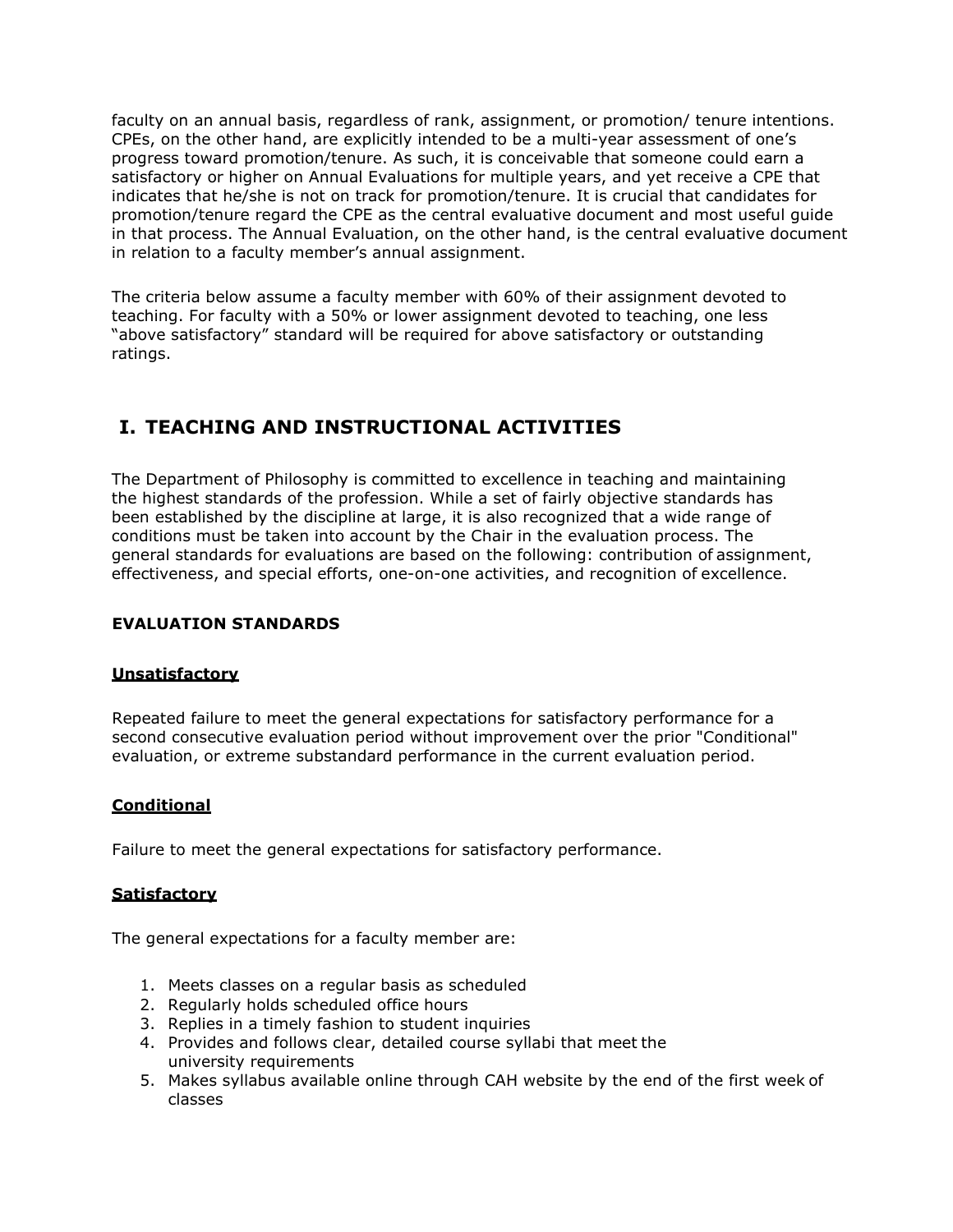- 6. Provides regular evaluative feedback on student assignments
- 7. Provides appropriate accommodations and resources to students with accessibility needs as specified or required by SAS.
- 8. Provides appropriate accommodations and resources to students who are victims of discrimination, sexual harassment, or social injustice as specified or required by OIE.
- 9. Provides continuous instruction for the full length of the semester, including the final examination period
- 10. Submits grades on time
- 11. Submits assessment data as relevant
- 12. Submits book orders on time as required by state legislation.

### **Above Satisfactory**

The faculty member will receive a rating of "Above Satisfactory" if the faculty member meets the standards for a "Satisfactory" rating and in addition attains four (4) of the following  $(#4, 5, 6, 7, 8, 9, 8, 11$  can count multiple times):

- 1. Has student evaluations in a majority of undergraduate courses above the department and college mean, or has a majority of ratings in very good or excellent (measured by a comparison of the "Overall Assessment of Instructor" category for excellent and very good)
- 2. Receives two teaching observations (which may include consideration of the total course content and materials) as requested from the chair, and provided by the chair or chair's designee (observation must be provided to department if not done by chair)
- 3. Teaches a graduate course with student evaluations above the department and college mean for graduate courses, or has a majority of ratings in very good or excellent (measured by a comparison of the "Overall Assessment of Instructor" category for excellent and very good)
- 4. Teaches a large course (150 students and above) with student evaluations above the department and college mean for undergraduate courses, or has a majority of ratings in very good or excellent (measured by a comparison of the "Overall Assessment of Instructor" category for excellent and very good)
- 5. Teaches four or more Gordon Rule courses
- 6. Chairs a completed graduate thesis
- 7. Chairs a completed Honors Undergraduate Thesis
- 8. Mentors a student whose work done under their supervision is recognized with an award (e.g., Outstanding Dissertation, Outstanding M.A. thesis, Honors Undergraduate Thesis Scholarship, etc.)
- 9. Serves as a committee member for one completed Honors in the Major, MA, MFA or PhD theses and dissertations
- 10. Serves as a committee member for two additional completed Honors in the Major, MA, MFA or PhD theses and dissertations
- 11. Gives independent study or directed reading, directed research courses (or equivalent courses) or supervises an internship that totals at least two hours of semester credit
- 12. Teaches four or more different courses (4 different preparations include different delivery modes, such as "M" and "W") in the annual evaluation period (excluding courses taught in summer term)
- 13. Completes a faculty development conference or course innovation project sponsored by the UCF Faculty Center for Teaching and Learning, the Center for Distributed Learning, or an equivalent workshop conducted by a professionally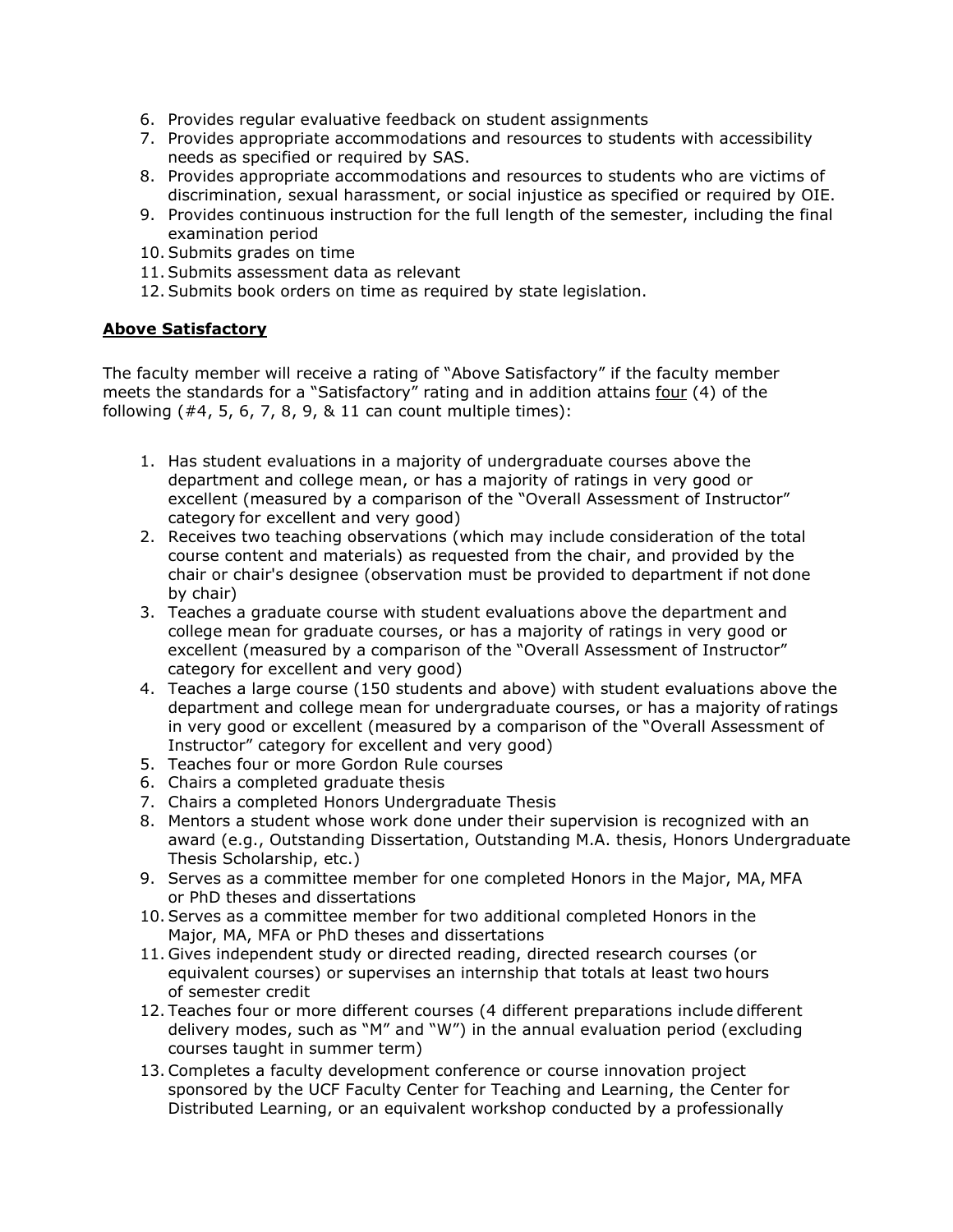recognized organization, or participates in 6 hours of FCTL workshops during the evaluation period

- 14. Teaches an Honors interdisciplinary seminar in which student evaluations are above the department and college mean, or has a majority of ratings in very good or excellent (measured by a comparison of the "Overall Assessment of Instructor" category for excellent and very good)
- 15. Creates substantial innovative teaching materials (for example, supporting the GEP Unifying Theme, teaching an FCTL workshop, Teaching Matters Workshop, maintaining a widely used web site) and shares them with other faculty
- 16. Serves as an invited classroom observer or serves as a mentor to new or junior faculty as assigned or approved by the Chair, College, or University
- 17. Spearheads or participates and contributes substantially to the creation or design of significant program curriculum revision or supports revisions of a program's curriculum by developing new courses
- 18. Substantially revises a course to make it more inclusive in light of the departmental anti-racism statement
- 19. Teaches a service learning course
- 20. Directs a Departmental program
- 21. Performs some other noteworthy teaching activity or curricular development (e.g., developing a service learning course, experiential learning course, study abroad course, internship, or other materials that contribute to teaching in one's field) that is not included in the above items. Faculty must provide documentation of such noteworthy activity

### **Outstanding**

The faculty member will receive a rating of "Outstanding" if the faculty member meets the standards for an "Above Satisfactory" rating and in addition attains one (1) of the following:

- 1. Fulfills a total of six of the standards in the "Above Satisfactory" category
- 2. Wins a UCF TIP or SoTL Award
- 3. Wins a CAH or UCF excellence in teaching award
- 4. Wins a teaching award from a regional, national, or international organization in the faculty member's discipline (NOTE: Appropriate documentation must be supplied by the faculty member.)

### **II. RESEARCH AND CREATIVE ACTIVITIES**

The Department of Philosophy is an interdisciplinary unit that values collaboration among its multiple programs. Each specialty within the Department has a different set of standards for judging the prestige of research and creative activity. The list below offers a general guideline for evaluation, but the differences among specialties should be taken into account by the Chair during the annual evaluation process. … Judgments of research productivity will be made in light of the portion of faculty members' assignments that are assigned to research and in light of the scholarly genres and expectations in their fields.

It should be noted that, regardless of specialty, publications are a primary goal of scholarly and creative research. At the same time, it is recognized that the publication cycles of academic presses, peer reviewed journals, literary magazines, and the like may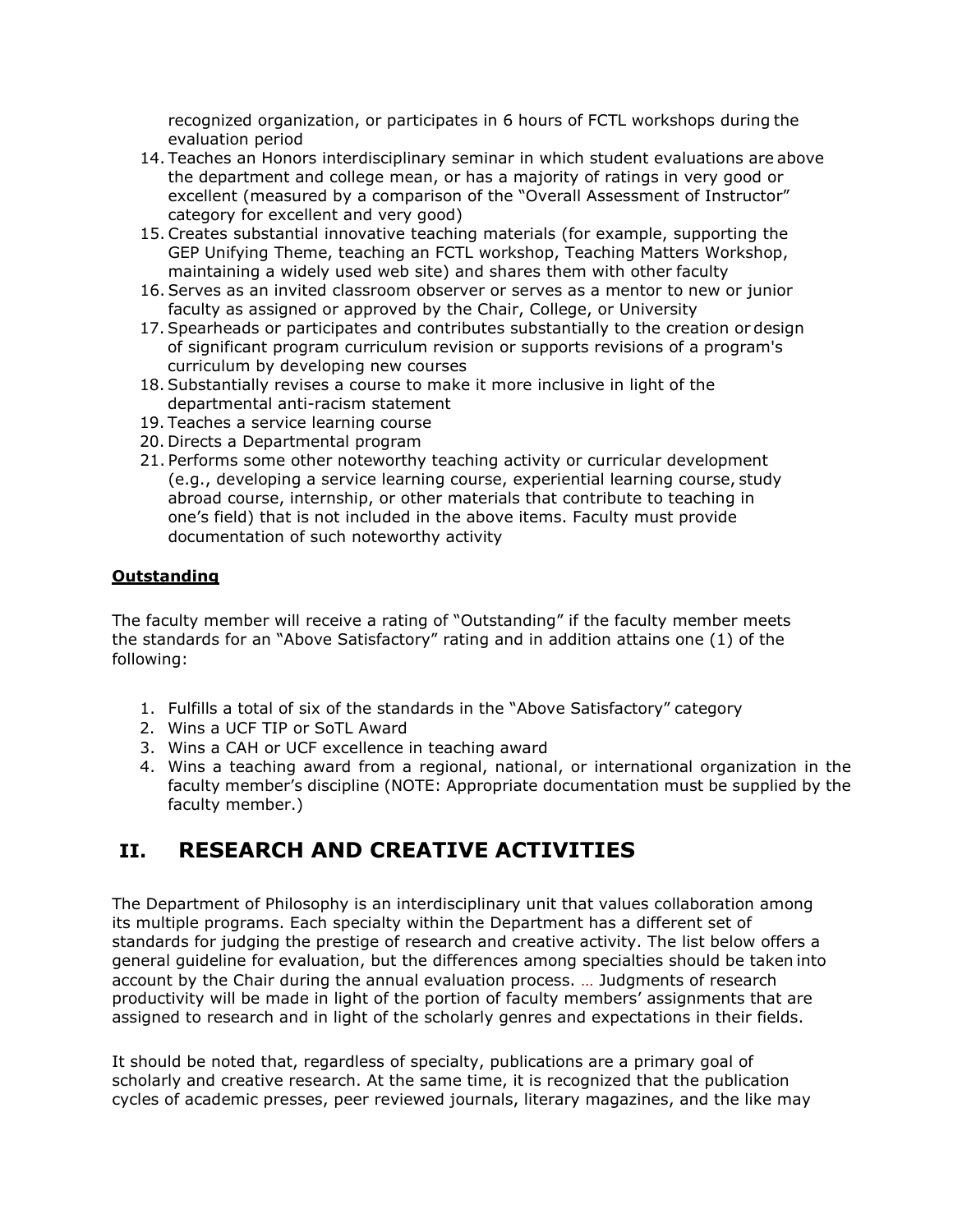result in a faculty member's productivity being uneven from one year to the next. As a result, the Chair may exercise some judgment in deciding when to give credit for publications in press. In general, however, a publication will not be credited in two annual evaluations unless it is of book length or some additional substantial activity is involved in the publication.

On research and diverse assignments in the department:

The criteria below assume a faculty member with approximately 30% of their assignment devoted to research. 30% is considered a normal research load in Philosophy. In consultation with the chair, evaluation expectations will be adjusted when assigning a higher or lower percentage research assignment.

For example, for faculty members with a higher percentage of assignment dedicated to research than the department norm for research active faculty, those persons will be expected to produce at least one additional "satisfactory" criterion or its equivalent for each additional 10% of research dedication to earn a "Satisfactory" rating. The same applies for "Above Satisfactory" and "Outstanding" Ratings.

The inverse applies for those with a lower percentage of assignment dedicated to research than the department norm for research active faculty; one less "satisfactory" standard or its equivalent will be required for satisfactory, above satisfactory or outstanding ratings for a faculty member with a research percentage at approximately 20% or lower. This can also be satisfied by demonstrating appropriate progress on one of the criteria for a "Satisfactory" rating.

#### **Special Cases**

A substantial authored book (i.e., an authored book with a reputable academic publisher) should be allowed to count for major significance in the annual research review over a three-year period. If faculty members have used work on the book or acceptance of a contract to qualify for their ratings for a year or two years prior to the work's publication, then those years will be counted as part of the three-year span. If not, the years will be counted forward from the year of the work's publication.

In the evaluation process of research and scholarship, the Chair is encouraged to consider qualitative measures whenever possible, including but not limited to factors such as the following: the reputation of publication venues (presses and journals), the acceptance rates for journals, the status of publication sites in the area of specialty, and the competitiveness and academic standing of conferences and professional meetings, the reach and impact of one's work in the public sphere. In the case where a faculty member considers a publication normally qualifying for Satisfactory as having extraordinary merit or unusual influence on the field or in the public sphere, that person may present a case for that item counting as sufficient for Above Satisfactory. … No distinction will be made in evaluations between online and print journals per se. Rather, claims for the significance or special recognition of a publication will be based on the venue's prestige and not its format of delivery.

In some cases, the faculty member and chair may agree on a project that is not explicitly covered in the criteria below. In that situation, the project could be considered in the evaluation process as long as the standards for satisfactory performance are agreed upon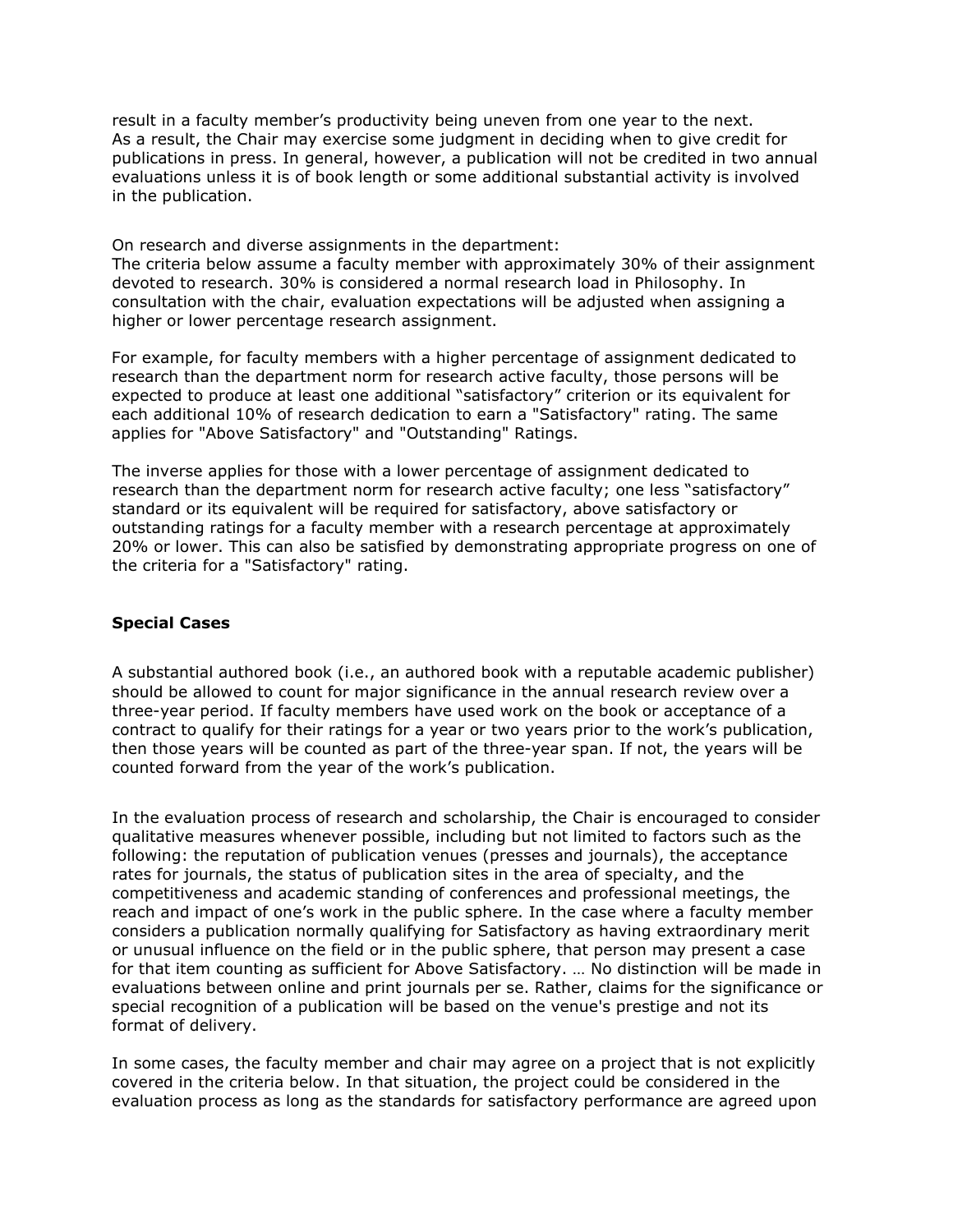in advance.

#### **Unsatisfactory**

Failure to meet the minimum conditions for satisfactory performance for a second consecutive evaluation period without improvement over the prior "Conditional" evaluation, or extreme substandard performance in the current evaluation period.

### **Conditional**

Failure to meet the minimum conditions for satisfactory performance.

#### **Satisfactory**

The faculty member will receive a rating of "Satisfactory" for meeting two (2) of the following standards:

- 1. Demonstration of appropriate progress on a book-length manuscript (i.e., progress satisfactory to meeting contract or publisher's deadlines)
- 2. Presents a peer-reviewed paper at a conference
- 3. Publishes a substantial article in a non-peer-reviewed venue
- 4. Publishes a translation or an interview with a prominent author in a peerreviewed journal or public venue
- 5. Publishes a book review in a professionally reviewed journal or other appropriate public venue
- 6. Publishes a scholarly article or essay or publishes a paper in a peer-reviewed conference proceeding for areas such as cognitive sciences where such work is equivalent to a peer reviewed journal article
- 7. Publishes a creative article or essay, or a humanities-related creative project in a peer-reviewed journal. In the case of creative or non-traditional humanities work, the faculty member should provide the appropriate means of determining quality in the area (e.g., determining acceptance rates for a literary magazine, reviews of performances, etc.)
- 8. Publishes a book chapter in a peer-reviewed or invited volume
- 9. Prepares an application and applies for an external grant
- 10. Is awarded an internal grant for research
- 11. Presents an invited or keynote address at a regional conference
- 12. Gives a reading of creative work at a university or other major venue (e.g., national or international book fair)
- 13. Does significant work on a public-facing scholarly or creative project. Examples include, but are not limited to, leading or participating on a digital humanities team, designing a digital humanities project, building a digital humanities database, preparing archival material for digital curation, designing a digital humanities game, designing an app for scholarly purposes, creating or hosting a podcast, etc. Evidence of quality and/or extent of involvement will be useful in determining what "significant" means.
- 14. Submits a new article for peer-reviewed publication
- 15. Has an article accepted for publication forthcoming
- 16. Receives at least a revise-resubmit response from the submission of a new article or humanities related project to a peer-reviewed journal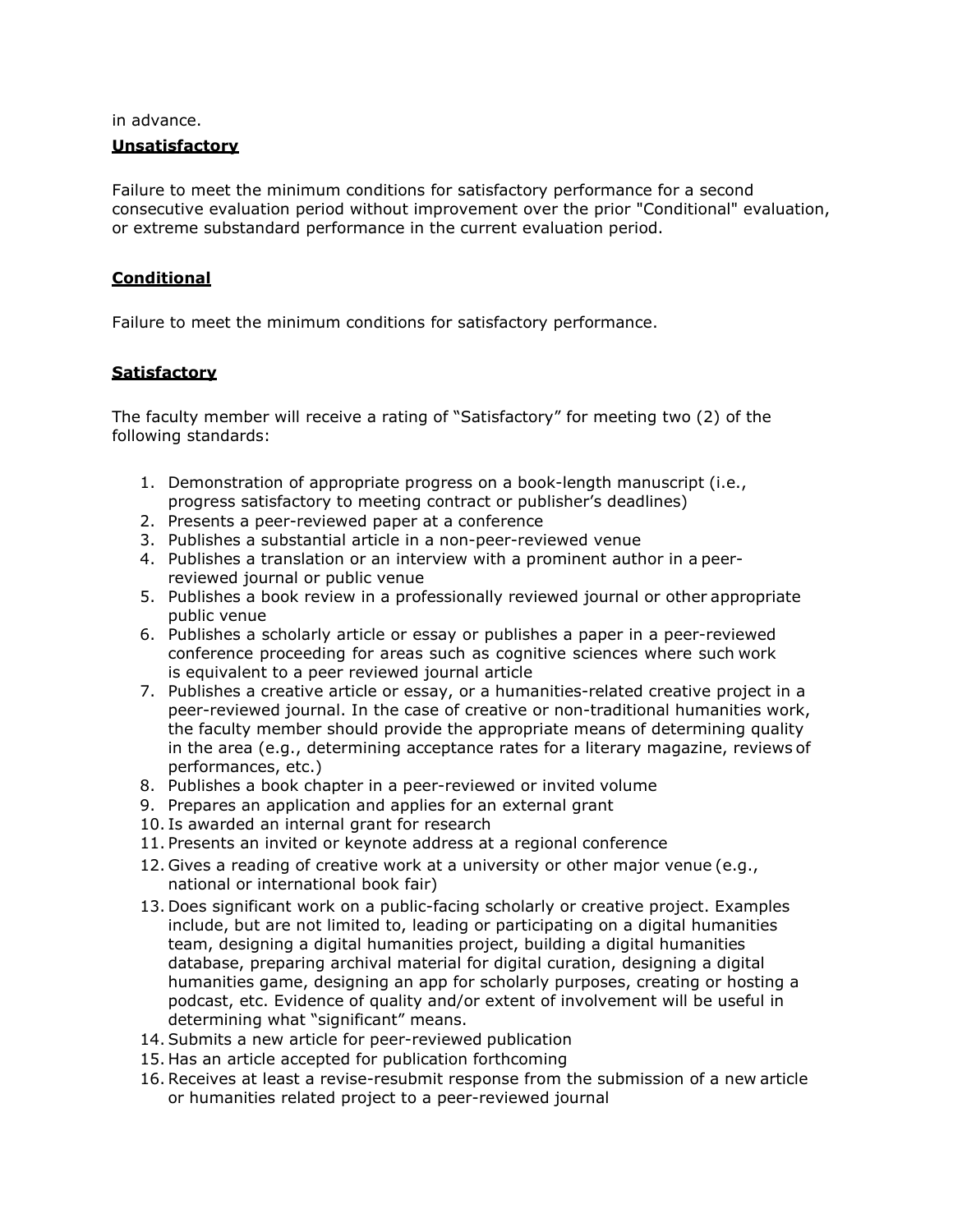#### **Above Satisfactory**

The faculty member will receive a rating of "Above Satisfactory" if the faculty member exceeds the "Satisfactory" standard in the following ways:

- 1. Meet at least three of the "Satisfactory" criteria (or one criterion more than once), with at least one being an actual publication or a significant deliverable resulting from a significant grant. (e.g., a final report for an NEH or NEA grant)
- 2. Meet two of the "Satisfactory" criteria, plus one of the following:
	- a. Presents two papers at regional or national conferences, or presents a paper at an international conference
	- b. Presents an invited or keynote address at a national/international conference
	- c. Is awarded an external grant for research, or continued administration and execution of the research aspects of a multi-year grant
	- d. Publishes a translation of notable length in a recognized journal
	- e. Significant sustained work on a book, of which the quantity and quality of the writing can be documented by samples, a contract, option, letter of interest, or other demonstration that the project is likely to be published by a scholarly or creative press with national distribution and reputation
	- f. Receives significant recognition of the scholarly impact of one's research (e.g., through book reviews, citations, invited book talks, etc.)

#### **Outstanding**

The faculty member will receive a rating of "Outstanding" if the faculty member exceeds the "Above Satisfactory" standard in at least one of the following ways:

- 1. Meet at least four of the "Satisfactory" criteria, with at least two being actual publications (i.e., peer reviewed publications in academic journals or conference proceedings, or chapters in academic books)
- 2. Meets three of the "Satisfactory" criteria, with at least one being an actual publication or a significant deliverable resulting from a significant grant, plus one of the "above satisfactory" criteria
- 3. Publication of a single-authored book in the faculty's field published by a scholarly or creative press with a national distribution and prestigious reputation. Book may be interpreted as any major project that undergoes professional review and achieves independent trade or academic publication, in particular scholarly works, but also textbooks, independently evaluated scholarly websites, or other significant nonfiction studies; novels; collections of short fiction, literary nonfiction, poems, or articles; a play, film script; or other recognized achievement
- 4. Publication of a jointly authored book by a scholarly or creative press with a national distribution and reputation in which the faculty member can demonstrate at least a 50% contribution (note: lesser levels of contribution do not guarantee an outstanding evaluation)
- 5. Publication of an edited or co-edited book by a scholarly or creative press with a national distribution and reputation in which the faculty member can demonstrate at least a 50% contribution (note: lesser levels of contribution do not guarantee an outstanding evaluation)
- 6. Book-length translation with a reputable publisher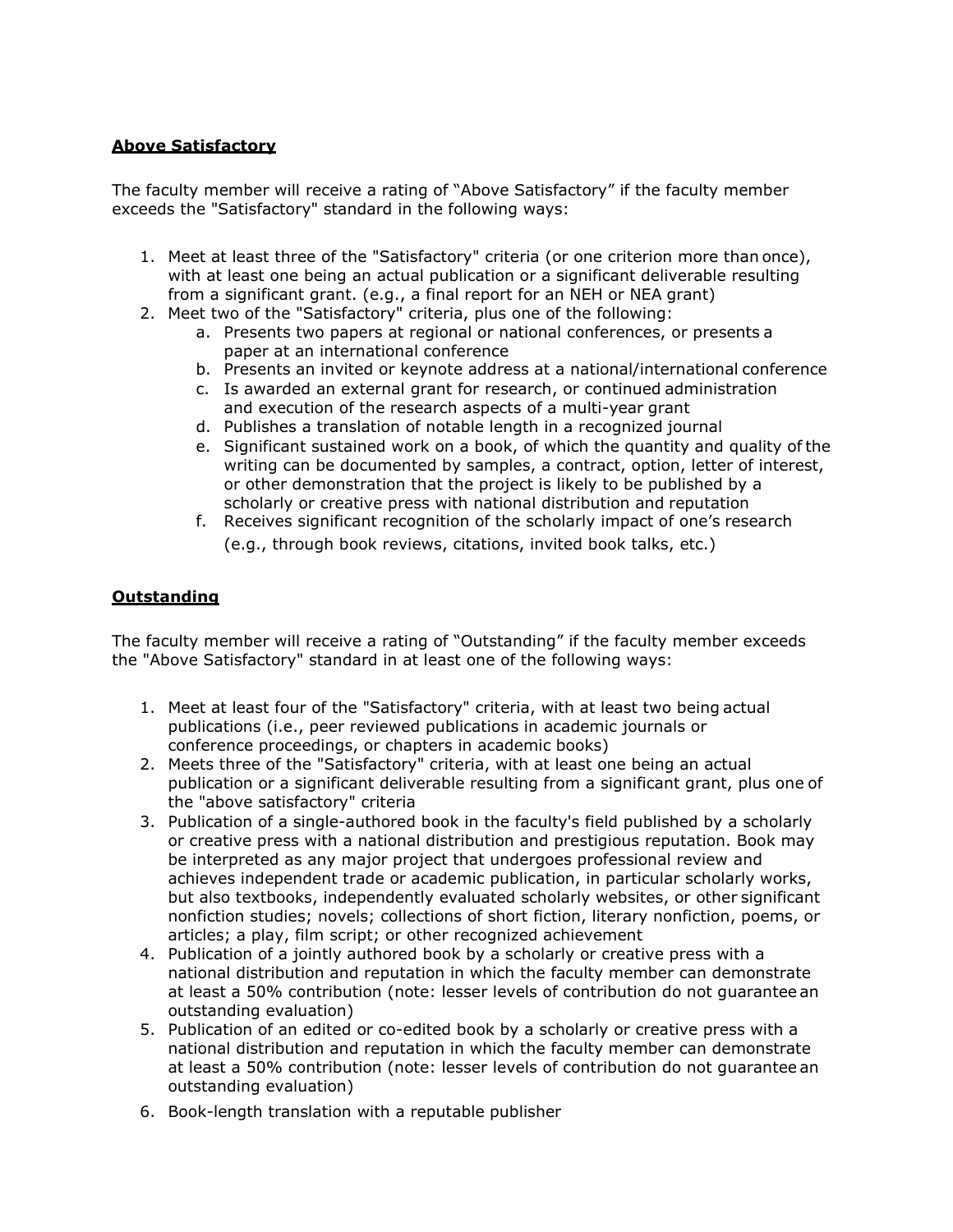- 7. Research award from a professional organization
- 8. Meet the criteria for "Above Satisfactory", plus one of the following:
	- a. Wins a UCF RIA Award
	- b. Wins a CAH or UCF award for research excellence
	- c. Is awarded multiple external grants or one very large or prestigious grant (e.g., major NEH grant, major foundation grant) as defined by standards in one's specialty. These standards will vary between areas that typically have access to major funding streams and those that do not, so a \$30K NEA grant may be equivalent for humanities scholars to a \$300K NSF grant for cognitive science scholars.

### **III. SERVICE**

All members of the Department are expected to share in the work of the Department. All members should expect to attend Department meetings, serve on Department committees, attend UCF graduation ceremonies (based on the Department's rotation schedule) and serve in other roles during any term spent in residence at the University when not excused entirely for a period of time for sabbatical or medical leave. In addition, faculty may engage in service work for the University, for their discipline, or for their profession. Faculty members should not expect to receive a Satisfactory evaluation for service if they do not meet these minimum expectations.

All tenured faculty members are expected to participate actively in the annual cumulative progress evaluation process concerning the tenure-earning faculty, all tenured faculty are expected to participate in the tenure review process when a colleague applies for tenure and promotion to associate professor, and all professors are expected to participate when a colleague applies for promotion to professor. More senior members are expected to assume leadership and mentorship roles appropriate to their experience and expertise.

Tenure-earning members of the Department should take care to avoid (and more senior members should help them to avoid) assuming too many service duties such that they interfere with their more important responsibilities to develop as teachers and scholars.

Below are the standards for full-time faculty to achieve a rating of satisfactory, above satisfactory or outstanding in service for the annual faculty evaluation. These standards indicate service at the department, college, university, community, and profession levels.

When the percentage of assignment for service differs from the departmental norm by at least 5%, the standards for assessing a faculty member's service contributions will be adjusted as follows: for each additional 5% allotted to service, an additional item from the list for a satisfactory evaluation will be required to receive a satisfactory, above satisfactory, or outstanding rating. The inverse applies for each 5% of assignment less than the department norm: one less item will be required to receive a satisfactory, above satisfactory, or outstanding rating.

Journal editing, for which a faculty member does not receive alternate workload or have a pre-existing agreement for its assignment of percentage of effort, may have that work count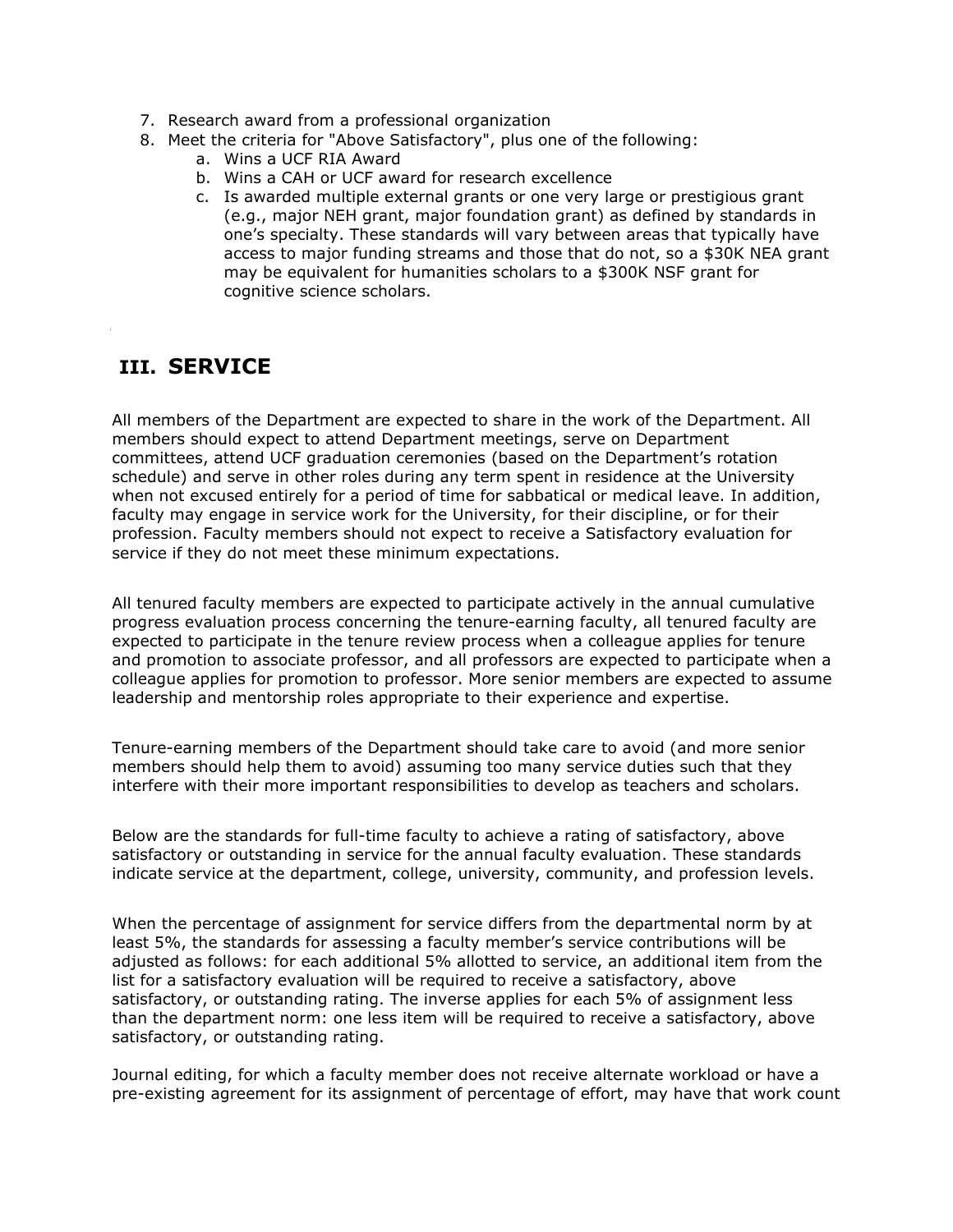as "Other Duties." The Department Chair, in consultation with the faculty member, will stipulate the percentage of effort, up to a maximum of 5%, and whether that percentage is to be deducted from the Research or the Service segment of the annual assignment.

### **Unsatisfactory**

Failure to meet the minimum conditions for satisfactory performance for a second year in a row, or extreme substandard performance in the evaluation period.

#### **Conditional**

Failure to meet the minimum conditions for satisfactory performance.

#### **For a Satisfactory Rating**

The faculty member will receive a rating of "Satisfactory" if the faculty member meets three (3) of the following standards, drawing from at least two of the items in the following list. At least one of these should include service on a department committee or some other activity that fulfills service to the department unless other arrangements are made with the Chair. Also, all faculty members are responsible for providing documentation for all non-UCF service, such as letters of appointment, invitations to review manuscripts, or requests to serve as external evaluators. In addition, to receive credit for any of the items that follow, the service must be at least satisfactory in the judgment of the chair or other relevant supervisor. For example, those who do not attend regularly scheduled committee meetings or complete necessary service work in a timely and professional manner will not get credit for such committee work or other service. Note that service for UFF activities is not considered university service and shall not be evaluated.

- 1. Serves on one or more departmental standing committees
- 2. Chairs a departmental committee
- 3. Serves on a departmental search committee or other ad hoc committee
- 4. Administrates program assessment
- 5. Advises or provides other substantial service to a student organization
- 6. Serves on a CAH committee (for example, Promotion and Tenure, TIPCriteria, TIP Selection, RIA Selection, Sabbatical, Curriculum, Dean's Advisory)
- 7. Serves on a university committee (for example, Promotion and Tenure, Curriculum, Graduate College)
- 8. Serves on Faculty Senate
- 9. Serves as officer, board member or in some other major role for an organization related to UCF
- 10. Gives a public lecture to a local or regional group or organization related to one's areas of expertise
- 11. Gives a talk to a public, private, or charter school related to one's areas of expertise
- 12. Participates in contest judging for a public, private, or charter school or education-related community organization
- 13. Consults with a public, private, or charter school
- 14. Organizes a program for a public, private, or charter school
- 15. Serves as an officer for a local, regional, state, national or international professional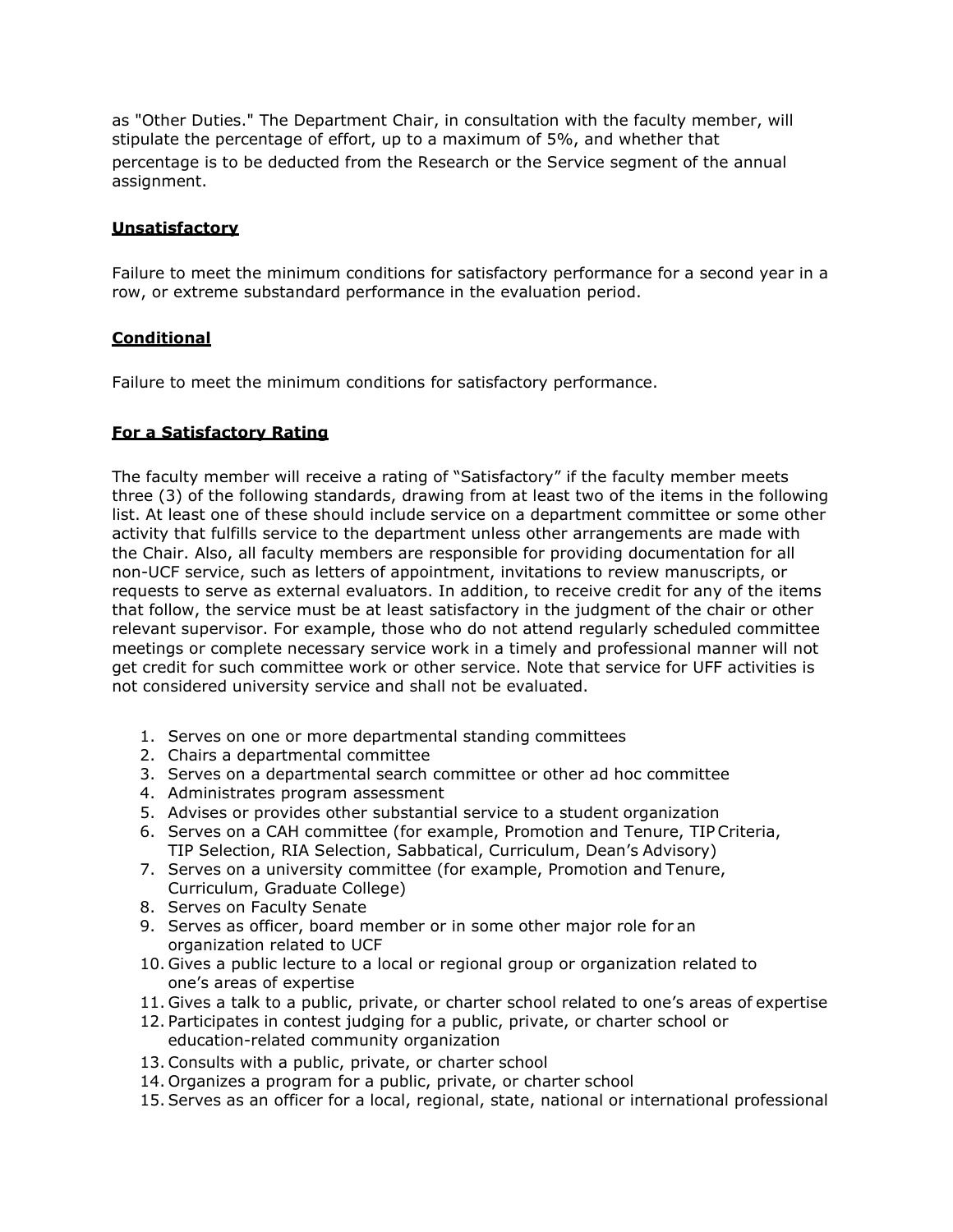organization, or serves on a State University System or federal level committee

- 16. Contributes significantly in some other way to a local, regional, state, national or international professional organization (serves on an awards committee, for example, or helps to organize a conference, or sits on a governing body)
- 17. Evaluates a manuscript for a professional journal or assesses a book for publication for a press
- 18. Serves as a manuscript review coordinator for a professional journal
- 19. Serves as an editor of a journal or magazine in the faculty member's discipline (unless this activity is placed under Other Duties in the assignment of effort)
- 20. Serves as a chairperson for, or a moderator on, a panel at a state, regional, national or international professional meeting
- 21. Provides a published or broadcast interview on a subject pertaining to philosophy, religious studies, humanities, or cognitive science to a local or national media outlet
- 22. Organizes a public lecture by a distinguished lecturer from outside UCF at UCF
- 23. Organizes a professional conference, seminar, or leads a workshop or organizes the department's colloquium series.
- 24. Serves on an advisory professional board or an editorial board or serves on a grant or fellowship selection committee for a state or federal agency or a foundation.
- 25. Receives externally funded grants to benefit the University, College, and Department concerning a service-related issue
- 26. Mentors students outside the Department through a UCF Office, such as TRIO, RAMP, or McNair
- 27. Serves in a role not listed above that the Chair designates as fulfilling service to the Department, College, University, or profession

### **For an Above Satisfactory Rating**

The faculty member will receive a rating of "Above Satisfactory" if the faculty member satisfies the criteria for "Satisfactory" and meets one additional standard listed above to total four (4). At least one of these should include service on a department committee or some other activity that fulfills service to the department unless other arrangements are made with the Chair.

#### **For an Outstanding Rating**

The faculty member will receive a rating of "Outstanding" if the faculty member satisfies the criteria for "Satisfactory" and meets two additional standards listed above to total five (5) of the standards listed above or receives a CAH or UCF service award. At least one of these should include service on a department committee or some other activity thatfulfills service to the department unless other arrangements are made with the Chair.

#### **Special Cases**

When the work of a particular service item requires an above average or extraordinary amount of time and effort in a given year (e.g., heading up a large curriculum revision, spearheading a new program proposal), a faculty member may request that the Chair consider that service work equivalent to fulfilling two of the standards.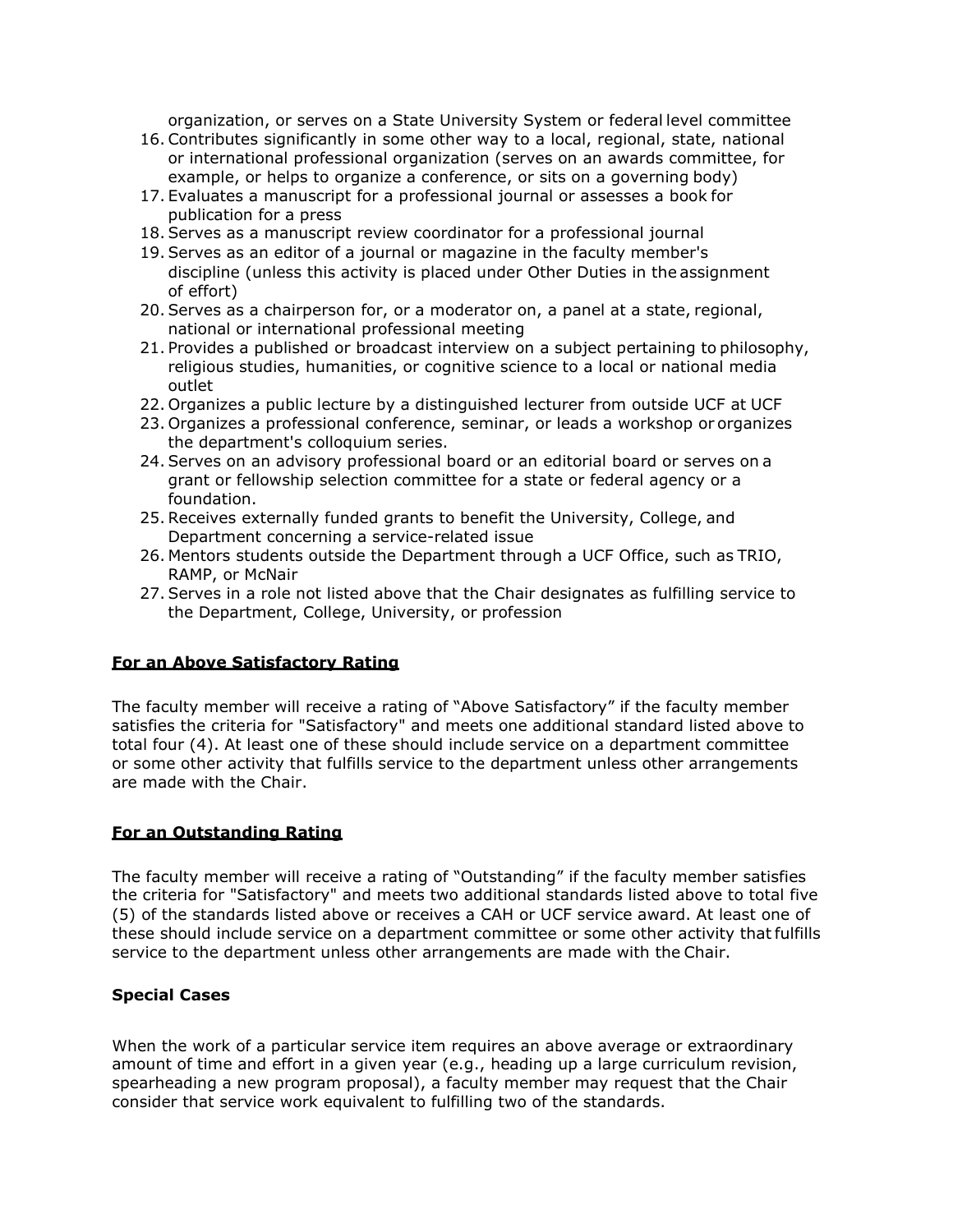## **Part II: Standards and Ratings for Lecturers and Instructors**

The Chair of the Philosophy Department will evaluate the performance of each faculty member annually and assign a rating of Outstanding, Above Satisfactory, Satisfactory, Conditional, or Unsatisfactory.

- **Unsatisfactory** indicates substandard performance for the assignment for a second evaluation period in a row, or extreme substandard performance in a single evaluation period
- **Conditional** indicates substandard performance for the assignment.
- **Satisfactory** indicates performance that is at expectation for the assignment.
- **Above Satisfactory** indicates performance above expectation for the assignment.
- **Outstanding** is reserved for exceptional performance for the assignment. Itindicates excellence in the profession and adherence to the highest standards of the university and the profession. In order to receive an evaluation of "outstanding", the faculty member must have at least a "satisfactory" in all categories in which there is an assignment of at least 5% (per the CBA).

The overall annual evaluation level for full-time faculty members will be determined according to their percentage of effort in each category (i.e., Instructional Activities, Research and Creative Activities, Service, and Other, if relevant) using a mathematical formula based on each faculty member's distribution of percentage of effort in each category for the given year. The annual percentage of effort assignment for each category will be multiplied according to the following scale (Outstanding  $= 4$ , Above Satisfactory  $=$ 3, Satisfactory = 2, Conditional =1, Unsatisfactory =  $0$ ), and the results from each category will be added to determine the overall evaluation. The resulting total will be assigned an overall value according to the following scale:

|  | Outstanding: | $3.50 - 4.00$ |
|--|--------------|---------------|
|--|--------------|---------------|

- Above Satisfactory: 2.50-3.49
- Satisfactory: 1.50-2.49
- Conditional: 0.50-1.49
- Unsatisfactory: 0.00-0.49

For example, a faculty member with an outstanding rating on a teaching assignment of 90% and a satisfactory rating on a service assignment at 10% would be calculated as follows:

• Teaching:  $0.9$  (i.e.,  $90\%$  assignment) x 4.0 (outstanding) = 3.6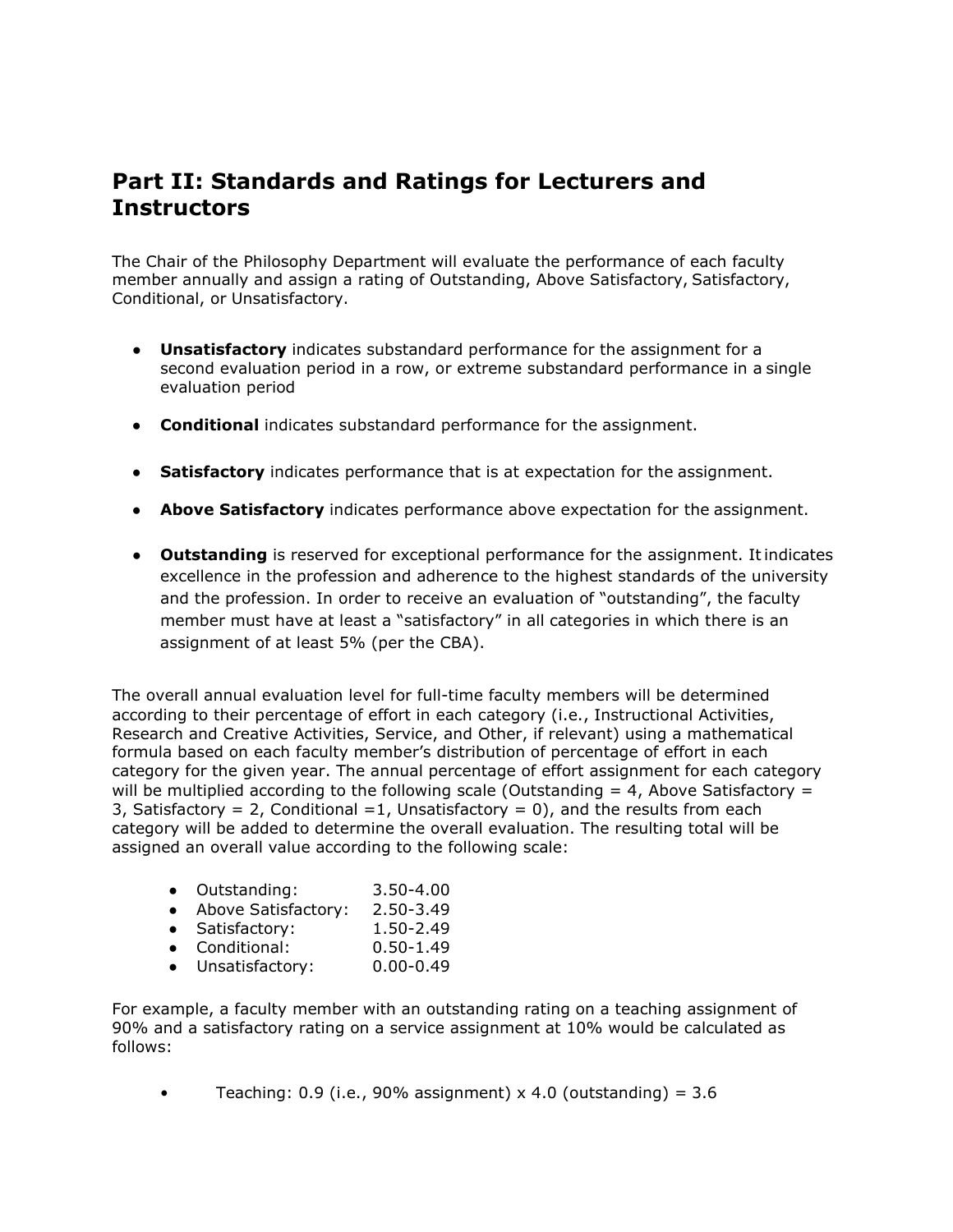- Service:  $0.1$  (i.e.,  $10\%$  assignment) x 2.0 (satisfactory) =  $0.2$
- TOTAL:  $3.6 + 0.2 = 3.8$

Because the overall evaluation is between a 3.5–4.0, the faculty member receives an outstanding rating.

#### **Assignment of Percentage of Annual Effort**

Each faculty member's annual assignment of effort will be determined by the department Chair and will depend on each person's assignment of particular duties. While faculty may have different assignments, a typical percentage-based assignment for those on a 4/4 teaching load would be 90/10 (teaching/service).

For full time lecturers and instructors, each three-credit course taught (excluding summer courses and large courses of 150 students or more, which may count as two course assignments) will be assigned no less than 10% and no more than 12.5% of the faculty annual effort. Generally, a lower percentage will be assigned for courses that a faculty member has taught before, do not require any significant revision, or are taught in multiple sections. While a higher percentage will typically be awarded for courses that faculty members are teaching for the first time or revising significantly, for example, for delivery in a new mode of instruction for the first time. Percentages should be discussed with the Chair at the time that the assignment of duties forms are completed.

Full time lecturers and instructors with a 4/4 teaching load will not be required to engage in research to earn an overall "Satisfactory," "Above Satisfactory," or "Outstanding" evaluation, which may be based exclusively on the Teaching and Service evaluation standards.

Faculty assignments may be adjusted in the event that a faculty member receives a course buyout from an internal or external grant or other funded activity. Additionally, in consultation with the Chair and approval by the Dean, Lecturers/Instructors working on a monograph under contract or with significant grant activity may request that a research assignment be included in their percentage of effort prior to the assignment of duties, and the evaluation criteria for Research & Creative Activities listed above would then be applied. Faculty members may also have a reduced teaching assignment with an increased percentage in service if they serve as program director or perform some other significant service assignment. Such requests are to be made in writing in the faculty member's Faculty Annual Report and with any relevant documentation provided.

Faculty members on professional development leave will be exempt from teaching and service activities and per the CBA will be evaluated "on accomplishments made in light of the professional development leave proposal and ensuing circumstances" and expectations for annual evaluations of performance will be adjusted proportionately in consultation with the Chair for any faculty members who are on leave during part of the academic year. Any ambiguities should be worked out in advance where possible.

### **I. TEACHING AND INSTRUCTIONAL ACTIVITIES**

The Department of Philosophy is committed to excellence in teaching and maintaining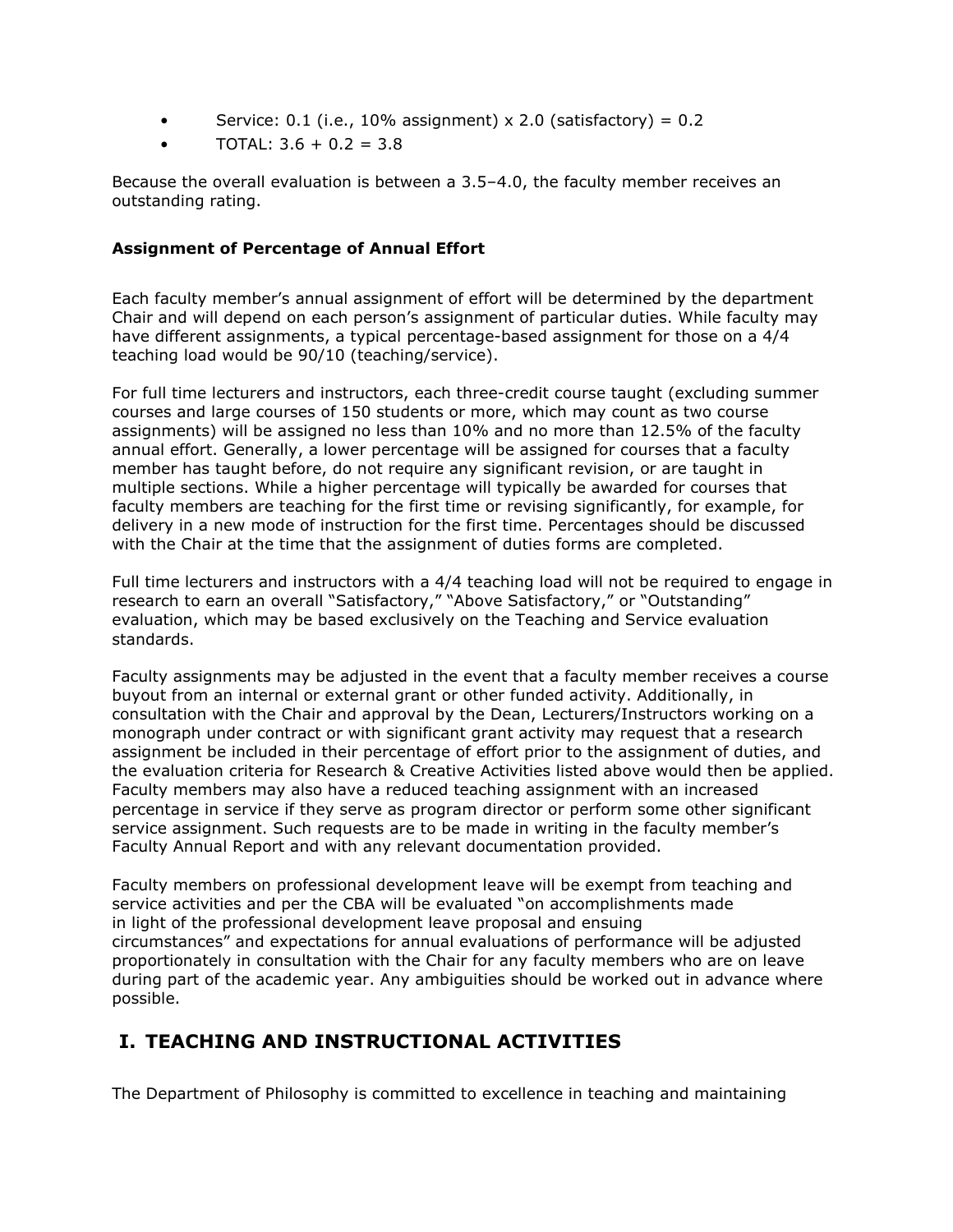the highest standards of the profession. While a set of fairly objective standards has been established by the discipline at large, it is also recognized that a wide range of conditions must be taken into account by the Chair in the evaluation process. The general standards for evaluations are based on the following: **EVALUATION STANDARDS**

#### **Unsatisfactory**

Repeated failure to meet the general expectations for satisfactory performance for a second consecutive evaluation period without improvement over the prior "Conditional" evaluation, or extreme substandard performance in the current evaluation period.

#### **Conditional**

Failure to meet the general expectations for satisfactory performance.

#### **Satisfactory**

The general expectations for a faculty member are:

- 1. Meets classes on a regular basis as scheduled
- 2. Regularly holds scheduled office hours
- 3. Replies in a timely fashion to student inquiries
- 4. Provides and follows clear, detailed course syllabi that meet the university requirements
- 5. Makes syllabus available online through CAH website by the end of the first week of classes
- 6. Provides regular evaluative feedback on student assignments
- 7. Provides appropriate accommodations and resources to students with accessibility needs as specified or required by SAS.
- 8. Provides appropriate accommodations and resources to students who are victims of discrimination, sexual harassment, or social injustice as specified or required by OIE.
- 9. Provides continuous instruction for the full length of the semester, including the final examination period
- 10. Submits grades on time
- 11. Submits assessment data as relevant
- 12. Submits book orders on time as required by state legislation

#### **Above Satisfactory**

The faculty member will receive a rating of "Above Satisfactory" if the faculty member meets the standards for a "Satisfactory" rating and in addition attains four of the following  $(#4, 6, ...)$ 7, 8, 9, & 12 can count multiple times):

1. Has a majority of student evaluation ratings, or a majority of courses with student evaluation ratings, in very good or excellent (measured by a comparison of the "Overall Assessment of Instructor" category for excellent and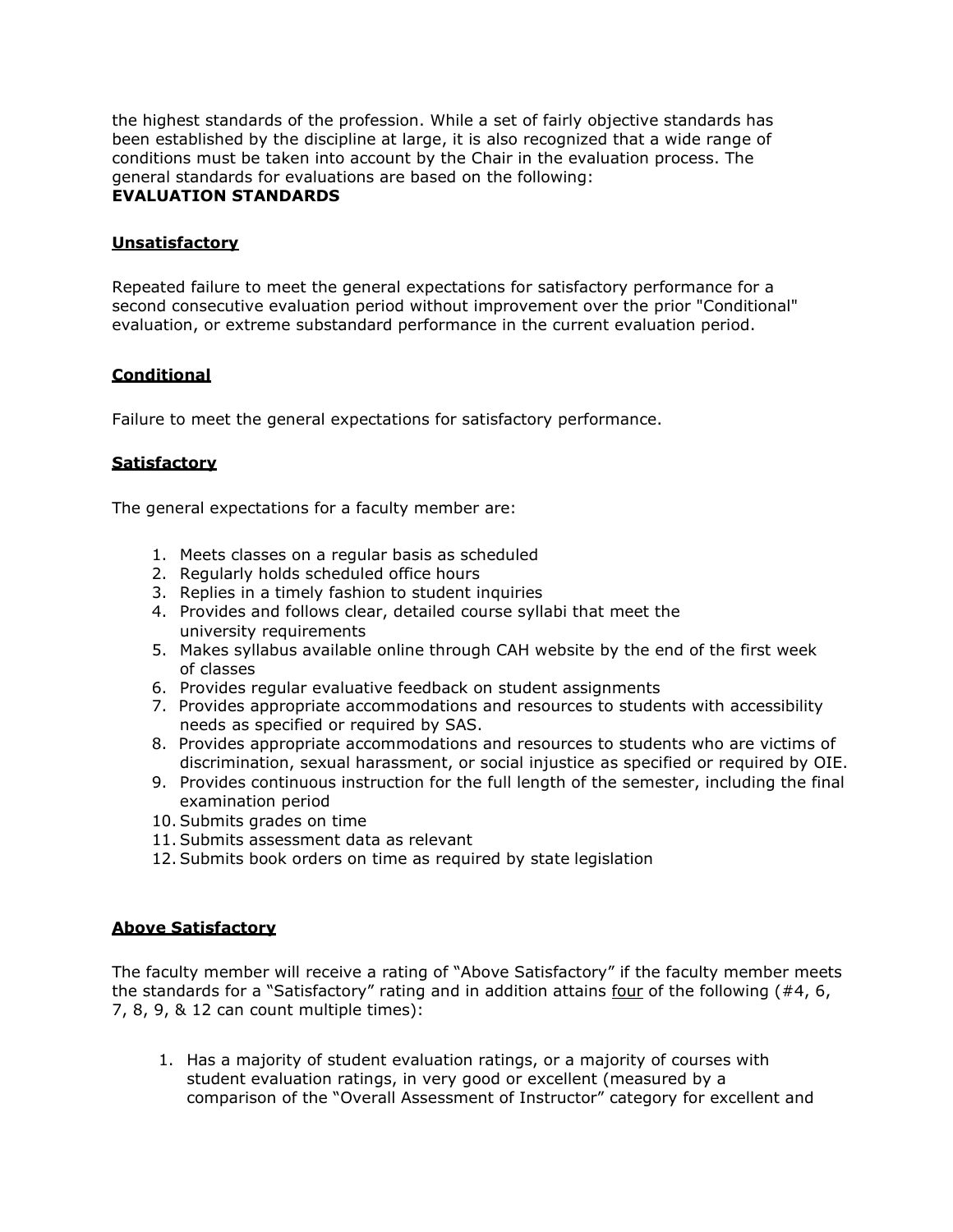very good)

- 2. Has a majority of student evaluation ratings, or a majority of courses with student evaluation ratings, above the department or college mean (measured by a comparison of the "Overall Assessment of Instructor" category)
- 3. Receives two teaching observations (which may include consideration of the total course content and materials) as requested from the chair, and provided by the chair or chair's designate (observation must be provided to department if not done by chair)
- 4. Teaches a large course (150 students and above) with student evaluations above the department and college mean for undergraduate courses, or has a majority of ratings in very good or excellent (measured by a comparison of the "Overall Assessment of Instructor" category for excellent and very good)
- 5. Teaches four or more Gordon Rule courses
- 6. Chairs a completed Honors Undergraduate Thesis
- 7. Mentors a student whose work done under their supervision is recognized with an award (e.g., Outstanding Dissertation, Outstanding M.A. thesis, Honors Undergraduate Thesis Scholarship, etc.)
- 8. Serves as a committee member for a completed Honors in the Major, MA, MFA or PhD theses and dissertations
- 9. Serves as a committee member for two additional completed Honors in the Major, MA, MFA or PhD theses and dissertations
- 10. Gives independent study or directed reading, directed research courses (or equivalent courses) or supervises an internship that totals at least two hours of semester credit
- 11. Teaches four or more different courses (4 different preparations include different delivery modes, such as "M" and "W") in the annual evaluation period (excluding courses taught in summer term)
- 12. Teaches eight separate course sections
- 13. Completes a faculty development conference or course innovation project sponsored by the UCF Faculty Center for Teaching and Learning, the Center for Distributed Learning, or an equivalent workshop conducted by a professionally recognized organization, or participates in 6 hours of FCTL workshops during the evaluation period, or participates as a fellow in the Writing Across the Curriculum Program
- 14. Creates substantial innovative teaching materials (for example, supporting the GEP Unifying Theme, teaching an FCTL or Teaching Matters workshop, maintaining a widely-used web site) and shares them with other faculty
- 15. Serves as an invited classroom observer or serves as a mentor to new or junior faculty as assigned or approved by the Chair, College, or University
- 16. Spearheads or participates and contributes substantially to the creation or design of significant program curriculum revision or supports revisions of a program's curriculum by developing new courses
- 17. Directs a Departmental Program
- 18. Performs some other noteworthy teaching activity or curricular development (e.g., developing a service learning course, experiential learning course, study abroad course, internship, or other materials that contribute to teaching in one's field) that is not included in the above items. Faculty must provide documentation of such noteworthy activity
- 19. Completes an item as listed above in the Research & Creative Activities section for tenure line faculty if faculty member does not have a research assignment.

#### **Outstanding**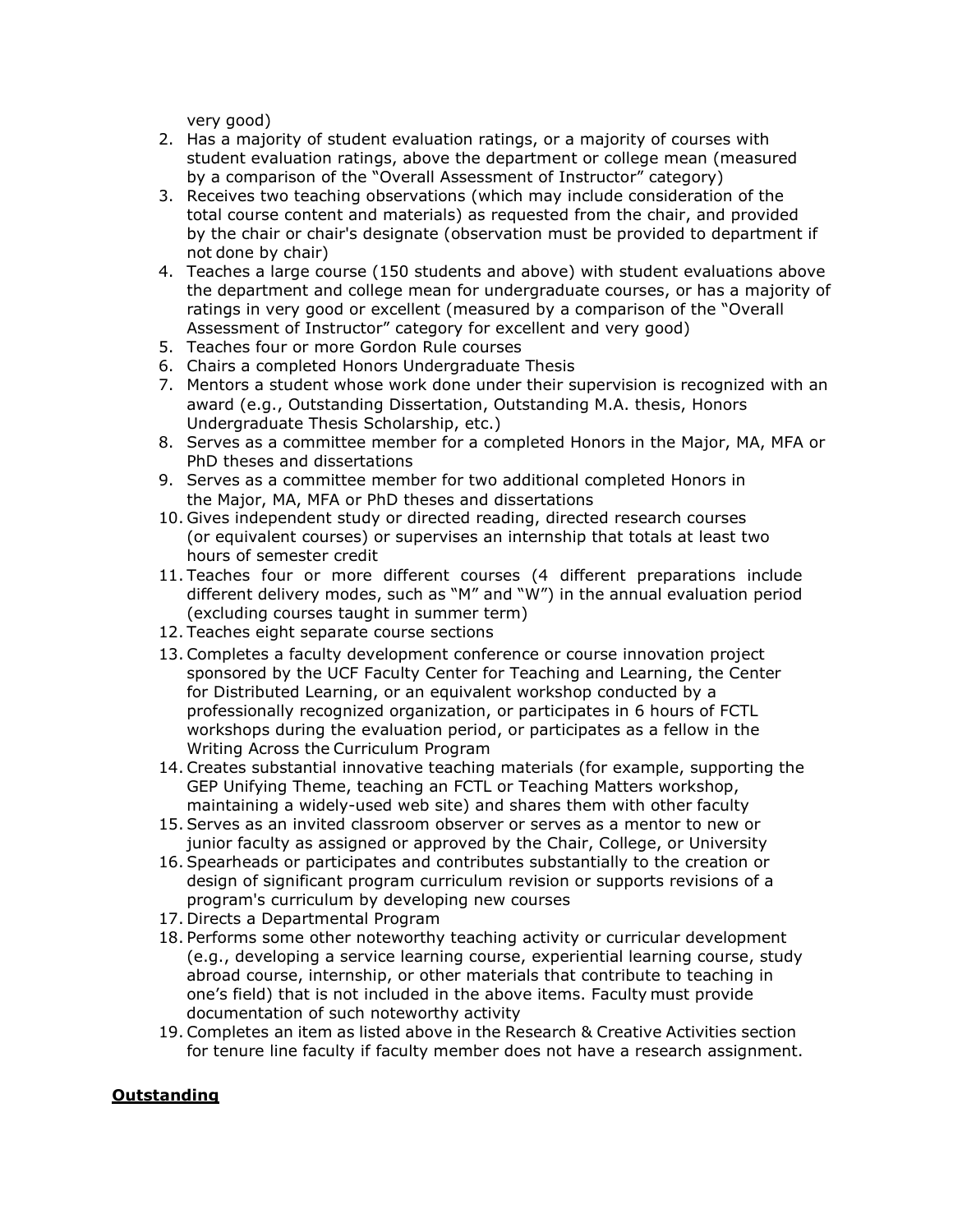The faculty member will receive a rating of "Outstanding" if the faculty member meets the standards for an "Above Satisfactory" rating and in addition attains one (1) of the following:

- 1. Fulfills a total of six of the standards in the "Above Satisfactory" category
- 2. Wins a UCF TIP, RIA, or SoTL Award
- 3. Wins a CAH or UCF excellence in teaching award
- 4. Wins a teaching award from a regional, national, or international organization in the faculty member's discipline (NOTE: Appropriate documentation must be supplied by the faculty member)
- 5. Publishes a peer-reviewed article or book chapter if one does not have a research assignment.

### **II. SERVICE**

All members of the Department are expected to share in the work of the Department. All members should expect to attend Department meetings, serve on Department committees, attend UCF graduation ceremonies as needed, and serve in other roles during any term spent in residence at the University when not excused entirely for a period of time for professional development leave, medical leave, or other approved leave. In addition, faculty may engage in service work for the University, for their discipline, or for their profession. Faculty members should not expect to receive a Satisfactory evaluation for service if they do not meet these minimum expectations.

Below are the standards for full-time faculty to achieve a rating of satisfactory, above satisfactory or outstanding in service for the annual faculty evaluation. These standards indicate service at the department, college, university, community, and profession levels.

When the percentage of assignment for service differs from the departmental norm by at least 5%, the standards for assessing a faculty member's service contributions will be adjusted as follows: for each additional 5% allotted to service, an additional item from the list for a satisfactory evaluation will be required to receive a satisfactory, above satisfactory, or outstanding rating. The inverse applies for each 5% of assignment less than the department norm: one less item will be required to receive a satisfactory, above satisfactory or outstanding rating.

#### **Unsatisfactory**

Failure to meet the minimum conditions for satisfactory performance for a second year in a row, or extreme substandard performance in the evaluation period.

#### **Conditional**

Failure to meet the minimum conditions for satisfactory performance.

#### **For a Satisfactory Rating**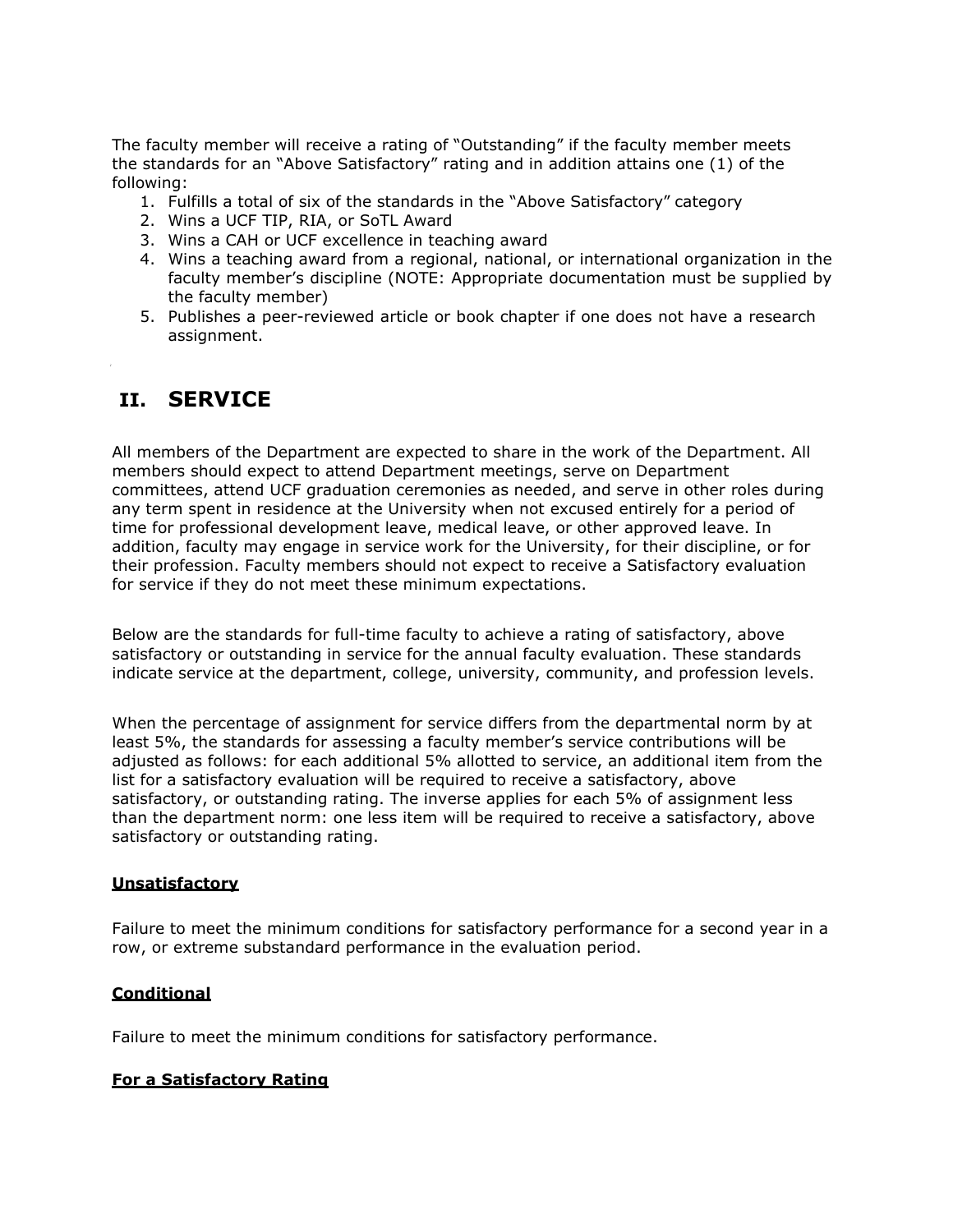The faculty member will receive a rating of "Satisfactory" if the faculty member meets three (3) of the following standards, drawing from at least two of the items in the following list. At least one of these should include service on a department committee or some other activity that fulfills service to the department, unless other arrangements are made with the Chair. Also, all faculty members are responsible for providing documentation for all non-UCF service, such as letters of appointment, invitations to review manuscripts, or requests to serve as external evaluators. In addition, to receive credit for any of the items that follow, the service must be at least satisfactory in the judgment of the chair or other relevant supervisor. For example, those who do not attend regularly scheduled committee meetings or complete necessary service work in a timely and professional manner will not get credit for such committee work or other service. Note that service for UFF activities is not considered university service and shall not be evaluated.

- 1. Serves on one or more departmental standing committees
- 2. Chairs a departmental committee
- 3. Serves on a departmental search committee or other ad hoc committee
- 4. Administrates program assessment
- 5. Advises or provides other substantial service to a student organization
- 6. Serves on a CAH committee (for example, Promotion, TIP Selection, RIA Selection, Sabbatical, Curriculum, Dean's Advisory)
- 7. Serves on a university committee (for example, Curriculum, Graduate College)
- 8. Serves on Faculty Senate
- 9. Serves as officer, board member or in some other major role for an organization related to UCF
- 10. Gives a public lecture to a local or regional group or organization related to one's areas of expertise
- 11. Gives a talk to a public, private, or charter school related to one's areas of expertise
- 12. Participates in contest judging for a public, private, or charter school or education- related community organization
- 13. Consults with a public, private, or charter school
- 14. Organizes a program for a public, private, or charter school
- 15. Serves as an officer for a local, regional, state, national or international professional organization, or serves on a State University System or federal level committee
- 16. Contributes significantly in some other way to a local, regional, state, national or international professional organization (serves on an awards committee, for example, or helps to organize a conference, or sits on a governing body)
- 17. Evaluates a manuscript for a professional journal or assesses a book for publication for a press
- 18. Serves as a manuscript review coordinator for a professional journal
- 19. Serves as an editor of a journal or magazine in the faculty member's discipline (unless this activity is placed under Other Duties in the assignment of effort)
- 20. Serves as a chairperson for, or a moderator on, a panel at a state, regional, national or international professional meeting
- 21. Provides a published or broadcast interview on a subject pertaining to philosophy, religious studies, humanities, or cognitive science to a local or national media outlet
- 22. Organizes a public lecture by a distinguished lecturer from outside UCF at UCF
- 23. Organizes a professional conference, seminar, or leads a workshop or organizes the department's colloquium series